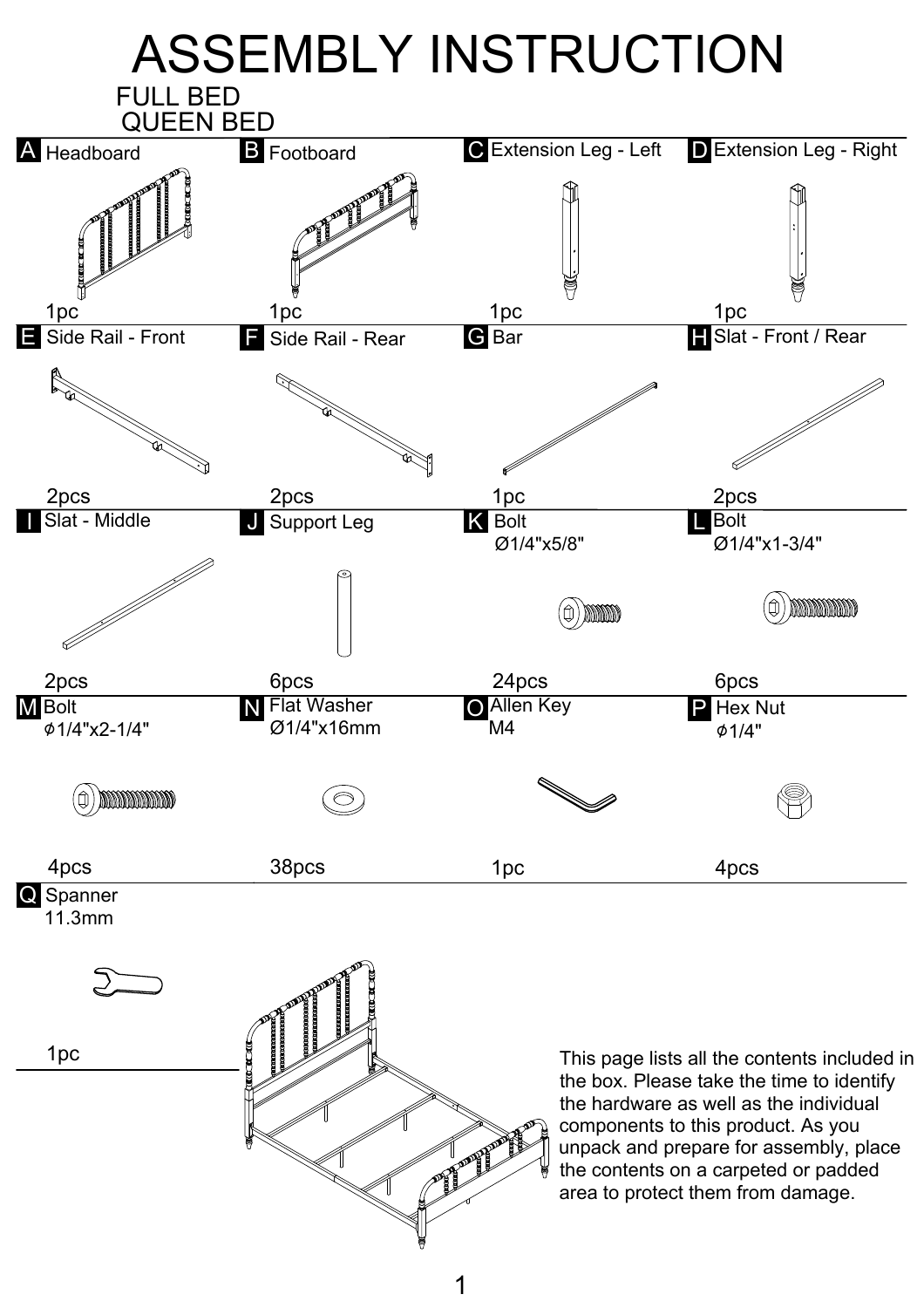Assemble Bar (G) to Extension Leg - Left (C) & Extension Leg - Right (D), using Bolt (K) & Flat Washer (N) by Allen Key (O).



Assemble Headboard (A) to Extension Leg - Left (C) & Extension Leg - Right<br>(D) using Bolt (K) & Elat Washer (N) by Allen Key (O) (D), using Bolt (K) & Flat Washer (N) by Allen Key (O).

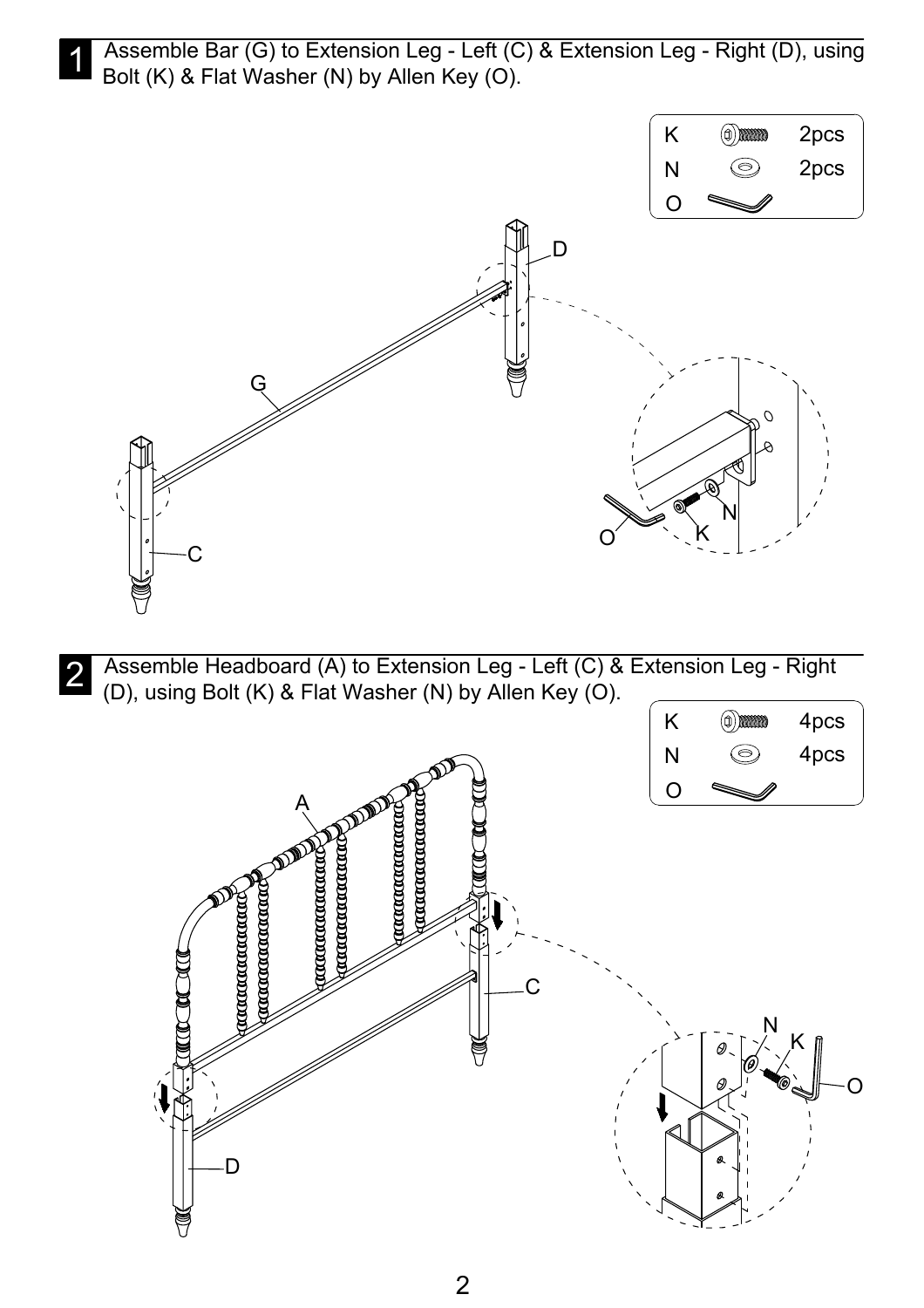3 Connect both Side Rail - Front (E) to Side Rail - Rear (F), using Bolt (K) & Flat Washer (N) by Allen Key (O) as below shown.



A Assemble the pre-connected Side Rail - Front (E) & Side Rail - Rear (F) to<br>A Extension Leg Left (C) & Extension Leg Pight (D) and Ecotheard (B), using Extension Leg - Left (C) & Extension Leg - Right (D) and Footboard (B), using Bolt (K), Bolt (M) & Flat Washer (N) by Allen Key (O) with Hex Nut (P) by Spanner (Q).



| Κ   | mm | 4pcs  |
|-----|----|-------|
| М   |    | 4pcs  |
| N   |    | 12pcs |
| . J |    |       |
| P   |    | 4pcs  |
|     |    |       |